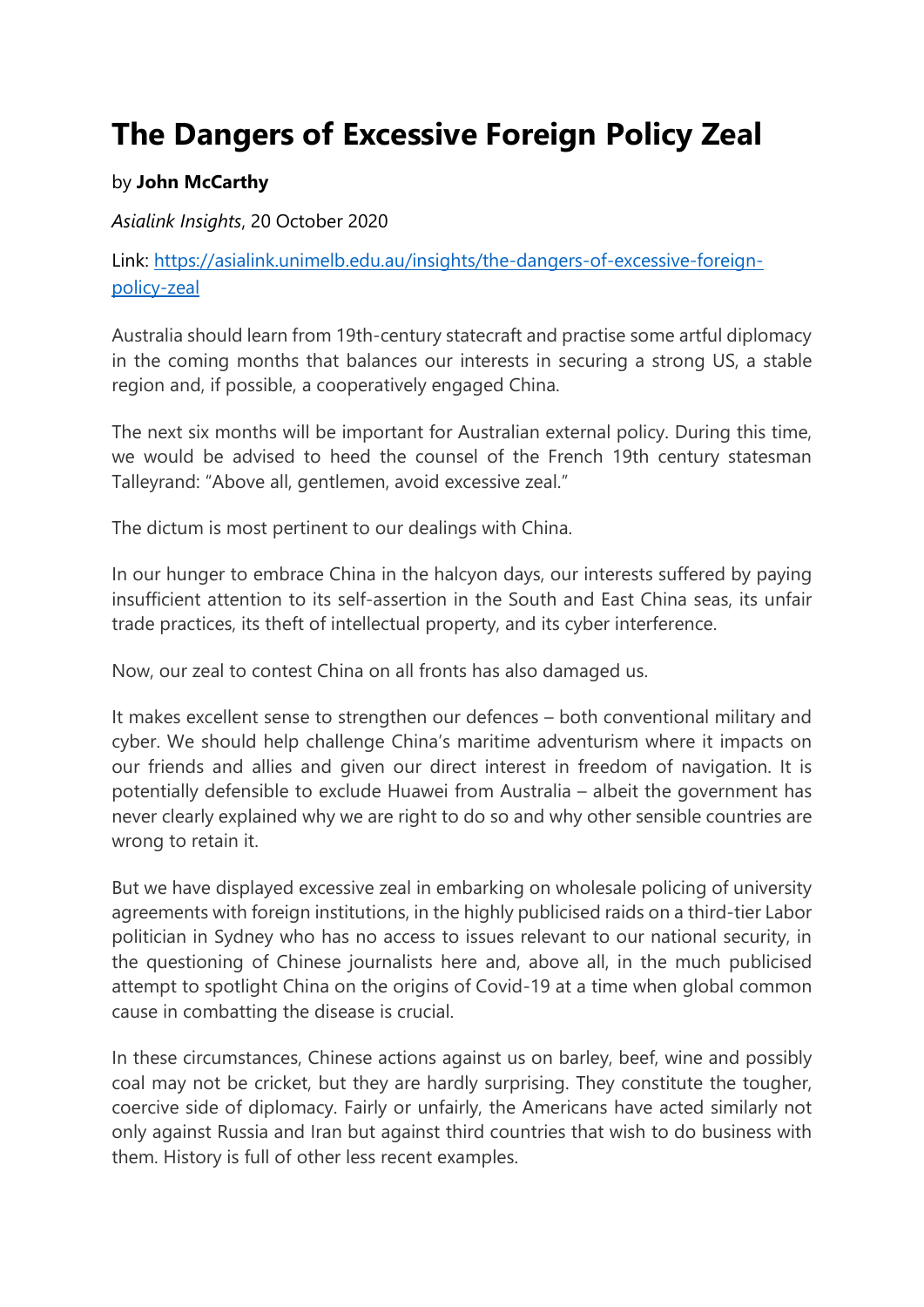The same questions about excessive zeal arise in terms of our regional policies.

Here, thus far, we have been more careful.

At the bilateral Australia-US Ministerial Meeting (AUSMIN) in Washington in July, we declined to match Secretary of State Mike Pompeo's Cold War rhetoric on China and indeed alluded to our interest in a good relationship with China.

At the recent Quad meeting in Tokyo, Pompeo called for the US, Japan, India and Australia to "build out a true security framework" — something of a retreat from other American suggestions of an Asia-Pacific NATO — but still much further than Japan and India wanted to go.

Apart from not sharing Pompeo's buccaneer spirit, Japan continues to seek some equilibrium in its relations with China and has constitutional issues with security groupings. And while India continues to have serious border issues with China, it shows no inclination to veer from its doctrine of Strategic Autonomy

To our credit, Australia also demonstrated a clear disinclination to be drawn further into Mr Pompeo's web of aspirations.

If the Quad is to be in our interests, it has to be a cautious Quad.

It is acknowledged — at least formally — by Quad members that ASEAN remains central to regional interstate architecture.

The more the Quad develops a distinct identity, the greater the risk of growing regional fracturing between three groups — China, the Quad and ASEAN — possibly with China pulling at Myanmar, Cambodia and Laos, and the Quad pulling at Vietnam. This will make it all the harder to develop even the loose regional approaches on managing China's rise-particularly on the South China Sea.

Some of the same considerations apply to the Anglosphere intelligence sharing group known as Five Eyes, which is mooted by its membership to play a greater policy role in regional affairs. If Japan joins the group, as was [suggested last week by former](https://asialink.unimelb.edu.au/insights/natural-partners-a-future-agenda-for-japan-australia-relations)  [Japanese ambassador Sumio Kusaka,](https://asialink.unimelb.edu.au/insights/natural-partners-a-future-agenda-for-japan-australia-relations) some of the imperial gloss of the Anglosphere will be dulled, but it will still be perceived at bedrock as a rich Westerner's club seeking to influence the affairs of the region – a perception that the Chinese are likely to exploit.

A final note of caution for Australia relates to its approach to dealing with a Biden administration, given the increasingly likelihood Biden will beat Trump in the November 3 US presidential elections.